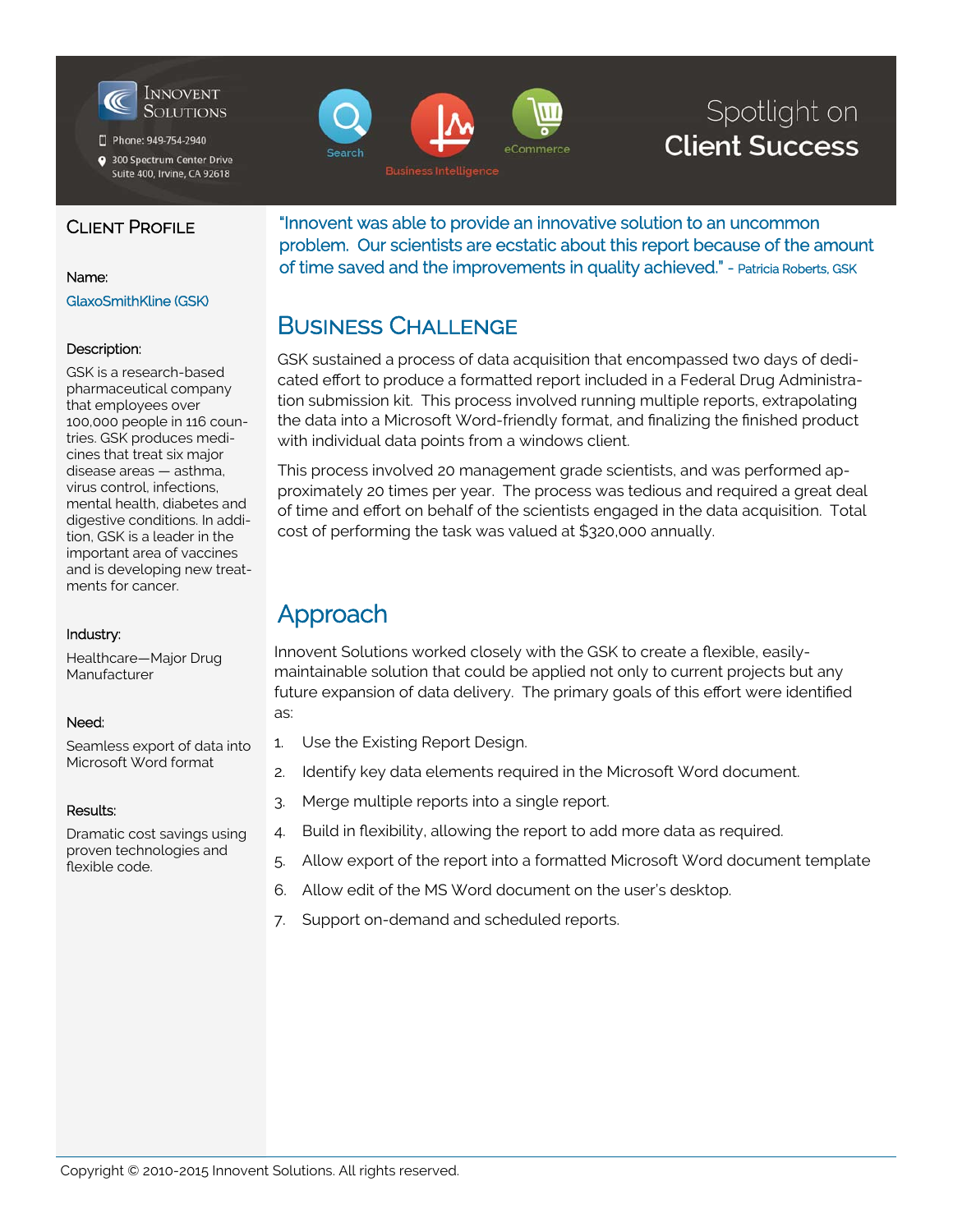# Technical Solution

Innovent Solutions worked with the GSK to design a technical architecture to support the export process from end to end. The solution works in three parts: data acquisition and aggregation, data transformation, and formatted display.

Innovent Solutions identified with GSK the inherent complexity of the existing reports and decided to leverage the existing report designs. Reusable components were created to identify the data to be acquired. The existing report designs were then modified to make use of these reusable components. At execution time, the reports reserved the data and stored it within the finished report as an XML DOM structure.

When the report is viewed, the user is presented with a button to export the data to Word. This button takes the stored XML DOM structure and provides it to an enhanced Actuate Active Portal page that applies an XSL transformation and makes the finished product available to the user as a locally-saved, Microsoft Word document.

Innovent Solutions worked with the GSK to establish the basic XSLT template for use in the solution. When the XML data is applied to the XSLT template and viewed within Microsoft Word, the result is a fully-formatted, Microsoft Word compatible document. The finished Word document contains numerous Word-specific features such as annotations, footnotes, highlighting, tables, and any normally-available font formatting the user may employ in Microsoft Word.

End-to-end, the user's experience of the solution is brief and fluid, with the process lasting as long as the underlying queries for the report designs require to display. Since all of the data elements are defined for export within the report design, the solution is easily modified to meet transient data requirements.

### **Results**

The results for the client were dramatic.

A process that normally took a total of 6400 man-hours—at a staggering cost of \$320,000 per year, now takes less than an hour per run. The savings to the client is estimated at approximately \$300,000 per year.

With Actuate technology, proven W3C standards of XML and XSLT, and Microsoft Word's ability to read multiple formats, the solution provided was highly extensible and flexible.